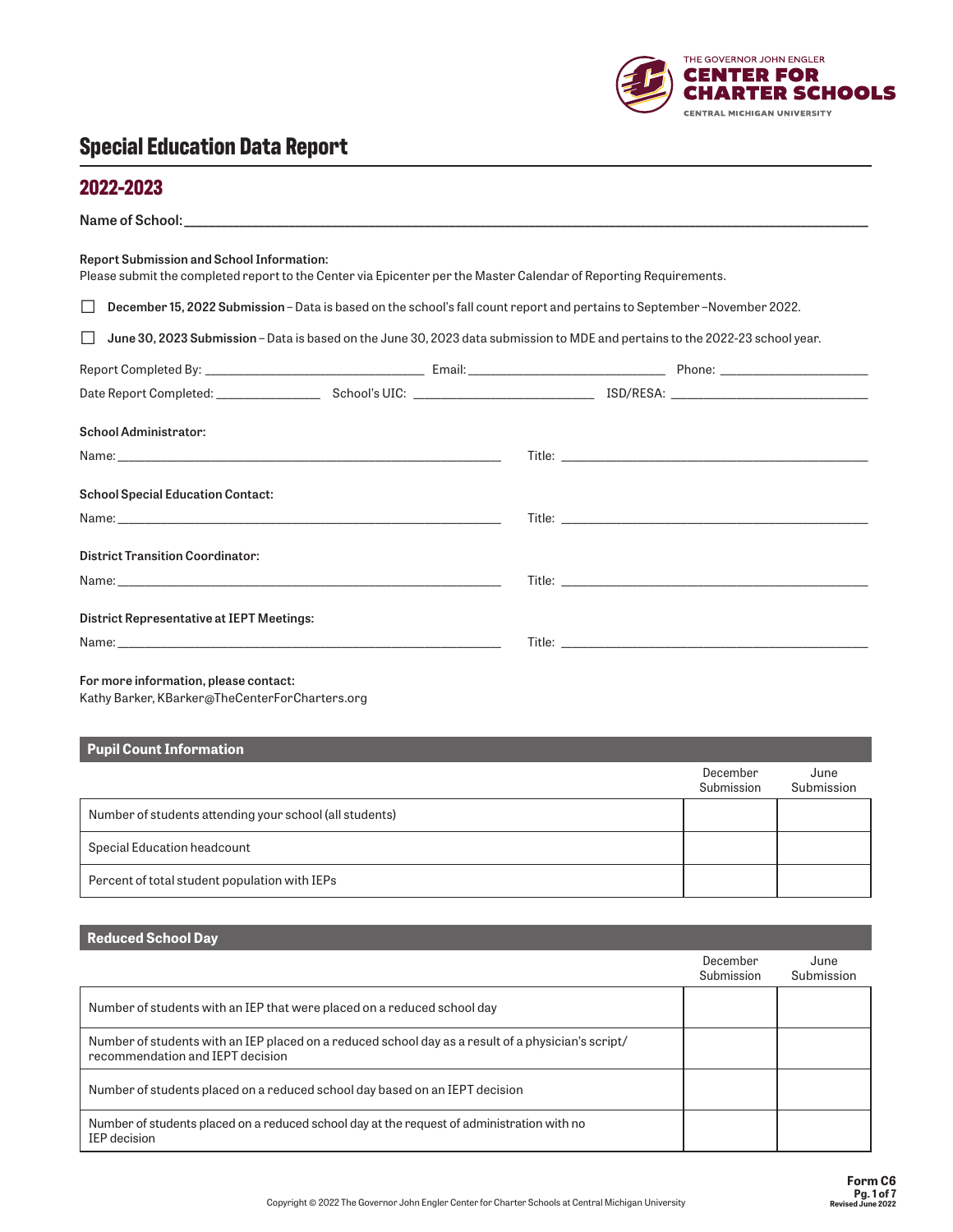

### **2022-2023**

| <b>Special Education Transfer</b>                                                                                                            |                        |                    |
|----------------------------------------------------------------------------------------------------------------------------------------------|------------------------|--------------------|
|                                                                                                                                              | December<br>Submission | June<br>Submission |
| Number of students with an IEP that transferred into your school                                                                             |                        |                    |
| Number of students with an IEP that transferred from your school to another school                                                           |                        |                    |
| Number of students with an IEP that transferred and moved to the next instructional level (e.g. MS to HS)<br>during this year                |                        |                    |
| Number of students with an IEP that transferred from your school to another school at the recommendation<br>of district staff/administration |                        |                    |

| Pupil Drop Information (dropped from enrollment within your school)                          |                        |                    |
|----------------------------------------------------------------------------------------------|------------------------|--------------------|
|                                                                                              | December<br>Submission | June<br>Submission |
| Number of students with IEPs dropped following an actual or anticipated suspension/expulsion |                        |                    |
| Number of students with IEPs dropped as a result of absenteeism                              |                        |                    |
| Number of students with IEPs dropped and not picked up by another school                     |                        |                    |

#### **Exited Special Education**

|                                                                                                                            | December<br>Submission | June<br>Submission |
|----------------------------------------------------------------------------------------------------------------------------|------------------------|--------------------|
| Number of students with an IEP that exited them from special education                                                     |                        |                    |
| Number of students with an IEP that exited them from special education within one year of transferring<br>into your school |                        |                    |
| Number of students exited from special education at the request of the parent                                              |                        |                    |
| Number of students exited from special education at the request of administration/staff                                    |                        |                    |
| Number of students exited from special education because of no longer meeting eligibility criteria                         |                        |                    |
| Number of students exited as result of graduation                                                                          |                        |                    |

| <b>Revocation of Special Education</b>                                                                                      |                        |                    |
|-----------------------------------------------------------------------------------------------------------------------------|------------------------|--------------------|
|                                                                                                                             | December<br>Submission | June<br>Submission |
| Number of parents who revoked consent for special education services for their child                                        |                        |                    |
| Number of parents reported above who revoked consent for special education at the<br>recommendation of administration/staff |                        |                    |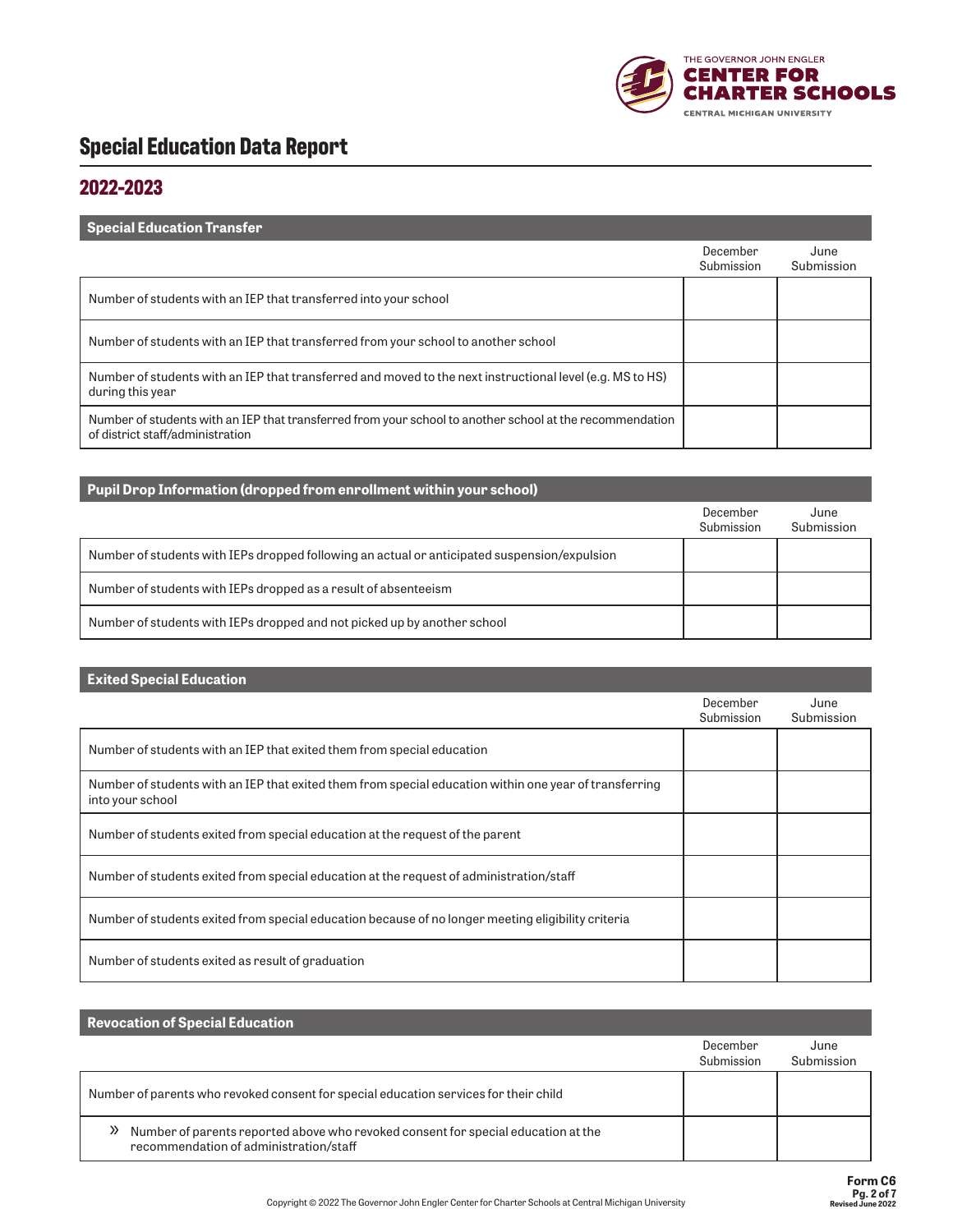

### **2022-2023**

| Primary Disability - Number of students with a Primary Disability identified as: |                        |                    |
|----------------------------------------------------------------------------------|------------------------|--------------------|
|                                                                                  | December<br>Submission | June<br>Submission |
| Autism Spectrum Disorder (ASD)                                                   |                        |                    |
| Cognitive Impairment (CI)                                                        |                        |                    |
| Mild Cognitive Impairment (CI)<br>»                                              |                        |                    |
| Moderate Cognitive Impairment (MoCI)<br>$\gg$                                    |                        |                    |
| >> Severe Cognitive Impairment (SCI)                                             |                        |                    |
| Deaf-blindness (DB)                                                              |                        |                    |
| Deaf/Hard of Hearing (DHH)                                                       |                        |                    |
| Early Childhood developmental delay (ECDD)                                       |                        |                    |
| Emotional Impairment (EI)                                                        |                        |                    |
| Specific Learning Disability (LD)                                                |                        |                    |
| Other Health Impairment (OHI)                                                    |                        |                    |
| Physical Impairment (PI)                                                         |                        |                    |
| Speech and Language Impaired (SLI)                                               |                        |                    |
| Severe Multiple Impairment (SX()                                                 |                        |                    |
| Traumatic Brain Injury (TBI)                                                     |                        |                    |
| Visual Impairment (VI)                                                           |                        |                    |

| <b>Special Education Initial Evaluation Data</b>                                                                                  |                        |                    |
|-----------------------------------------------------------------------------------------------------------------------------------|------------------------|--------------------|
|                                                                                                                                   | December<br>Submission | June<br>Submission |
| Number of Initial Special Education Referrals                                                                                     |                        |                    |
| Number of Initial Special Education Referrals that resulted in evaluations                                                        |                        |                    |
| Number of Initials found eligible for Special Education Services                                                                  |                        |                    |
| Number of Initials found not eligible for Special Education Services                                                              |                        |                    |
| Number of students whose parent(s) rescinded consent for their child/student to be evaluated for special<br>education eligibility |                        |                    |
| Percent of Initial Evaluations completed within the required timelines                                                            |                        |                    |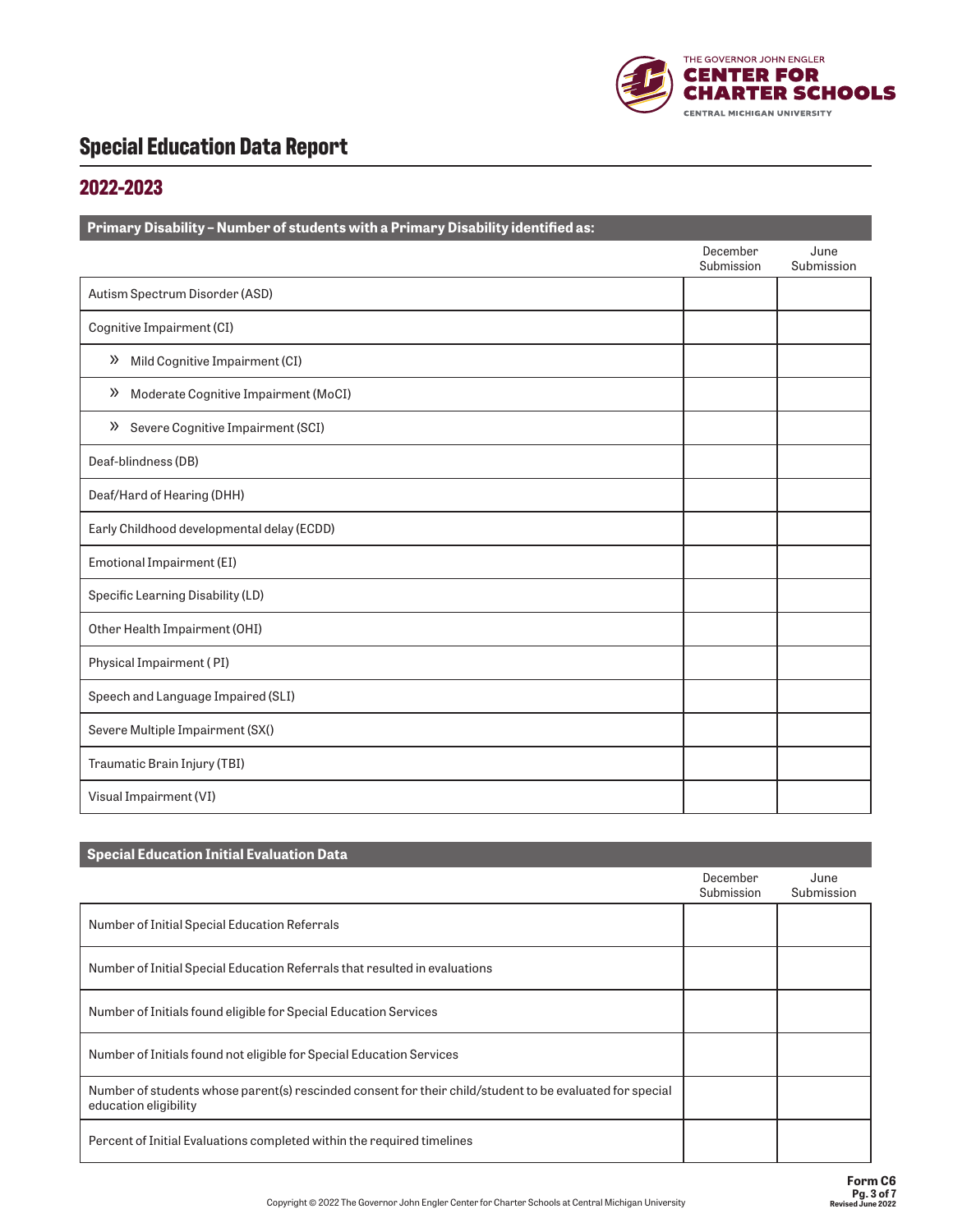

### **2022-2023**

| Special Education Additional or Re-evaluation Data                                              |                        |                    |
|-------------------------------------------------------------------------------------------------|------------------------|--------------------|
|                                                                                                 | December<br>Submission | June<br>Submission |
| Number of Initial, Additional, and/or Re-evaluations completed                                  |                        |                    |
| Number of evaluations reported above that were completed within the required timelines<br>$\gg$ |                        |                    |

| <b>Special Education Discipline Data</b>                                                                                                                                                                                                                    |                        |                    |
|-------------------------------------------------------------------------------------------------------------------------------------------------------------------------------------------------------------------------------------------------------------|------------------------|--------------------|
|                                                                                                                                                                                                                                                             | December<br>Submission | June<br>Submission |
| Number of students with IEPs suspended less than 10 cumulative school days                                                                                                                                                                                  |                        |                    |
| Number of students with IEPs suspended for 10 or more cumulative days                                                                                                                                                                                       |                        |                    |
| Number of students with IEPs who received a suspension for more than 10 consecutive days                                                                                                                                                                    |                        |                    |
| Number of students with IEPs expelled                                                                                                                                                                                                                       |                        |                    |
| Number of students with IEPs placed into an Interim Alternative Placement due to "Special Factors"<br>(Weapon, drugs, or serious bodily injury)                                                                                                             |                        |                    |
|                                                                                                                                                                                                                                                             |                        | Answer Yes/No      |
| Were FAPE services provided to all students beginning on the 11th day of removal?                                                                                                                                                                           |                        |                    |
| $\mathcal{P}$ December Submission - If no, explain:                                                                                                                                                                                                         |                        |                    |
|                                                                                                                                                                                                                                                             |                        |                    |
|                                                                                                                                                                                                                                                             |                        |                    |
| $\mathcal{V}$ June Submission - If no, explain:                                                                                                                                                                                                             |                        |                    |
|                                                                                                                                                                                                                                                             |                        |                    |
|                                                                                                                                                                                                                                                             |                        |                    |
| Were all procedural requirements followed consistent with MARSE/IDEA for each "Change in Placement"<br>(Including: Notice requirements, Procedural Safeguards provided to parent, MDR, Provision of FAPE<br>services beginning on the 11th day of removal)? |                        |                    |
| $\mathcal{P}$ December Submission - If no, explain:                                                                                                                                                                                                         |                        |                    |
|                                                                                                                                                                                                                                                             |                        |                    |
|                                                                                                                                                                                                                                                             |                        |                    |
| $\mathcal{V}$ June Submission - If no, explain:                                                                                                                                                                                                             |                        |                    |
|                                                                                                                                                                                                                                                             |                        |                    |
|                                                                                                                                                                                                                                                             |                        |                    |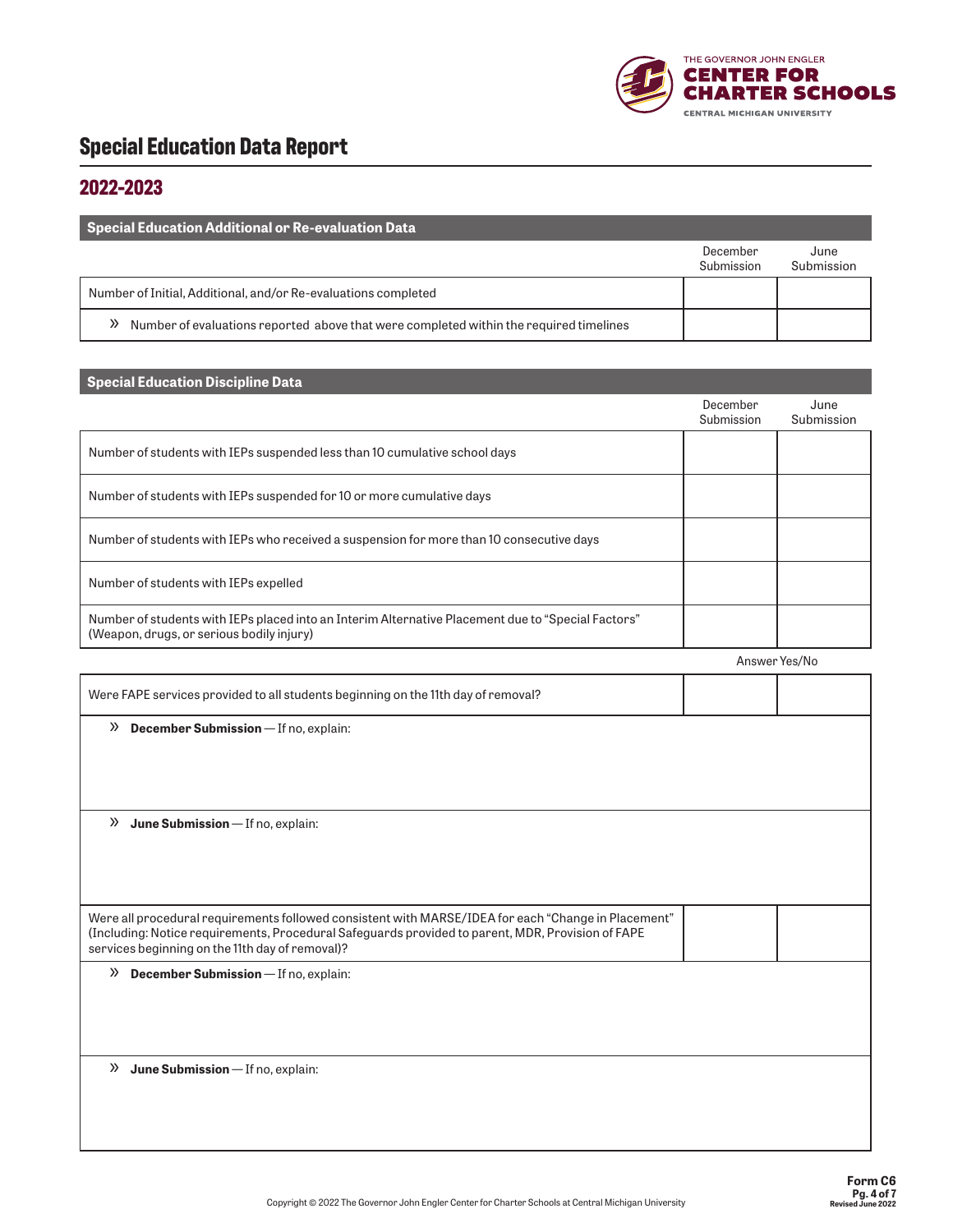

#### **2022-2023**

| <b>Special Education Restraint and Seclusion</b>                                                          |                        |                    |
|-----------------------------------------------------------------------------------------------------------|------------------------|--------------------|
|                                                                                                           | December<br>Submission | June<br>Submission |
| Number of students with IEPs reported to have been restrained                                             |                        |                    |
| Range of restraint incidents for total students with IEPs; from least times of year to most (e.g. 1 to 4) |                        |                    |
| Number of students with IEPs reported to have been placed in seclusion                                    |                        |                    |
| Range of seclusion incidents for total students with IEPs; from least to most (e.g. 1 to 4)               |                        |                    |

| <b>State and Federal Special Education-Related Complaints</b>       |                                                                                |                    |                        |                                 |                              |                    |  |  |  |
|---------------------------------------------------------------------|--------------------------------------------------------------------------------|--------------------|------------------------|---------------------------------|------------------------------|--------------------|--|--|--|
|                                                                     | <b>State Special</b><br><b>Education Complaints</b><br>(Reported in Catamaran) |                    |                        | Michigan Office of Civil Rights | Office of Civil Rights (OCR) |                    |  |  |  |
|                                                                     | December<br>Submission                                                         | June<br>Submission | December<br>Submission | June<br>Submission              | December<br>Submission       | June<br>Submission |  |  |  |
| Number of complaints received                                       |                                                                                |                    |                        |                                 |                              |                    |  |  |  |
| Number resolved through an agreement                                |                                                                                |                    |                        |                                 |                              |                    |  |  |  |
| Number dismissed by the agency                                      |                                                                                |                    |                        |                                 |                              |                    |  |  |  |
| Number in process/under investigation                               |                                                                                |                    |                        |                                 |                              |                    |  |  |  |
| Number requiring corrective action                                  |                                                                                |                    |                        |                                 |                              |                    |  |  |  |
| Number of cases officially closed by the<br>referenced agency       |                                                                                |                    |                        |                                 |                              |                    |  |  |  |
|                                                                     | Answer Yes/No                                                                  |                    | Answer Yes/No          |                                 | Answer Yes/No                |                    |  |  |  |
| Were all corrective actions completed within<br>required timelines? |                                                                                |                    |                        |                                 |                              |                    |  |  |  |

» **December Submission** — If no, explain:

» **June Submission** — If no, explain: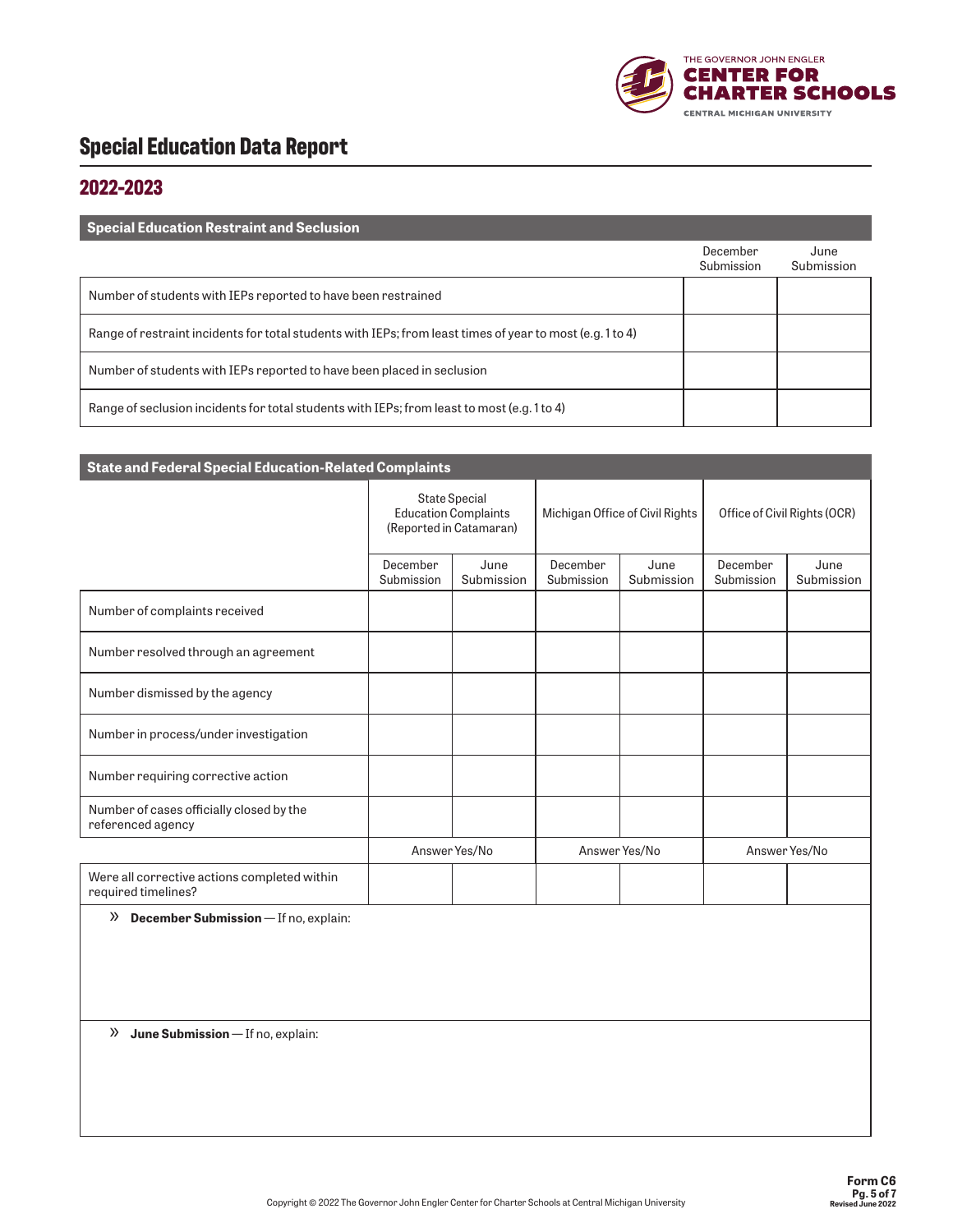

#### **2022-2023**

#### **Special Education Programs and Services Staff and Contract Provider Information**

The school must ensure a "continuum of alternative placements" is available, so each child with a disability may be educated in the least restrictive environment (LRE). In addition, the school must verify that service providers/teachers are fully licensed/endorsed consistent with state requirements and MARSE.

For the **December report submission**, please complete the chart below with data that reflects the school's fall count report (September – November).

For the **June report submission**, if changes are needed to the data provided below an addendum to this report will be required. A blank Staff and Contract Provider table is provided with this form for the school's use in submitting any revised year-end data.

|                                                                          | <b>Continuum of SE</b><br><b>Services LRE</b><br><b>Options</b> |                                                              |                             |                                        | <b>Employment Information</b>                            | <b>Credentials/Licensing</b><br><b>Michigan/MARSE</b><br><b>Requirements</b> |                                             |                                     |                            |                                                         |
|--------------------------------------------------------------------------|-----------------------------------------------------------------|--------------------------------------------------------------|-----------------------------|----------------------------------------|----------------------------------------------------------|------------------------------------------------------------------------------|---------------------------------------------|-------------------------------------|----------------------------|---------------------------------------------------------|
| <b>Types of Special Education</b><br><b>Services and Program Options</b> | currently available at<br>Check all options<br>your school      | currently implemented<br>Check all options<br>at your school | Total Staffing<br>Headcount | Total FTE for each<br>service provider | Total FTE Employed<br>by the school or<br>management co. | Total FTE ISD employed                                                       | Total FTE Contracted/<br>Purchased Services | Providers are fully<br>credentialed | Credentials are<br>on file | ISD provided<br>providers<br>credentialed<br>contracted |
|                                                                          |                                                                 |                                                              |                             |                                        |                                                          |                                                                              |                                             |                                     | Answer Yes/No              |                                                         |
| <b>Ancillary/Itinerant Services:</b>                                     |                                                                 |                                                              |                             |                                        |                                                          |                                                                              |                                             |                                     |                            |                                                         |
| Speech/Language Path                                                     |                                                                 |                                                              |                             |                                        |                                                          |                                                                              |                                             |                                     |                            |                                                         |
| School Social Worker                                                     |                                                                 |                                                              |                             |                                        |                                                          |                                                                              |                                             |                                     |                            |                                                         |
| Occupational Therapist                                                   |                                                                 |                                                              |                             |                                        |                                                          |                                                                              |                                             |                                     |                            |                                                         |
| <b>Physical Therapist</b>                                                |                                                                 |                                                              |                             |                                        |                                                          |                                                                              |                                             |                                     |                            |                                                         |
| School Psychologist                                                      |                                                                 |                                                              |                             |                                        |                                                          |                                                                              |                                             |                                     |                            |                                                         |
| Assistive Technology                                                     |                                                                 |                                                              |                             |                                        |                                                          |                                                                              |                                             |                                     |                            |                                                         |
| <b>Orientation &amp; Mobility</b>                                        |                                                                 |                                                              |                             |                                        |                                                          |                                                                              |                                             |                                     |                            |                                                         |
| Other (specify)                                                          |                                                                 |                                                              |                             |                                        |                                                          |                                                                              |                                             |                                     |                            |                                                         |
| <b>Teacher Consultant:</b>                                               |                                                                 |                                                              |                             |                                        |                                                          |                                                                              |                                             |                                     |                            |                                                         |
| EI                                                                       |                                                                 |                                                              |                             |                                        |                                                          |                                                                              |                                             |                                     |                            |                                                         |
| LD                                                                       |                                                                 |                                                              |                             |                                        |                                                          |                                                                              |                                             |                                     |                            |                                                         |
| $\mathbb{C}\mathbb{I}$                                                   |                                                                 |                                                              |                             |                                        |                                                          |                                                                              |                                             |                                     |                            |                                                         |
| ASD                                                                      |                                                                 |                                                              |                             |                                        |                                                          |                                                                              |                                             |                                     |                            |                                                         |
| DHH                                                                      |                                                                 |                                                              |                             |                                        |                                                          |                                                                              |                                             |                                     |                            |                                                         |
| VI                                                                       |                                                                 |                                                              |                             |                                        |                                                          |                                                                              |                                             |                                     |                            |                                                         |
| POHI                                                                     |                                                                 |                                                              |                             |                                        |                                                          |                                                                              |                                             |                                     |                            |                                                         |
| Other (specify)                                                          |                                                                 |                                                              |                             |                                        |                                                          |                                                                              |                                             |                                     |                            |                                                         |